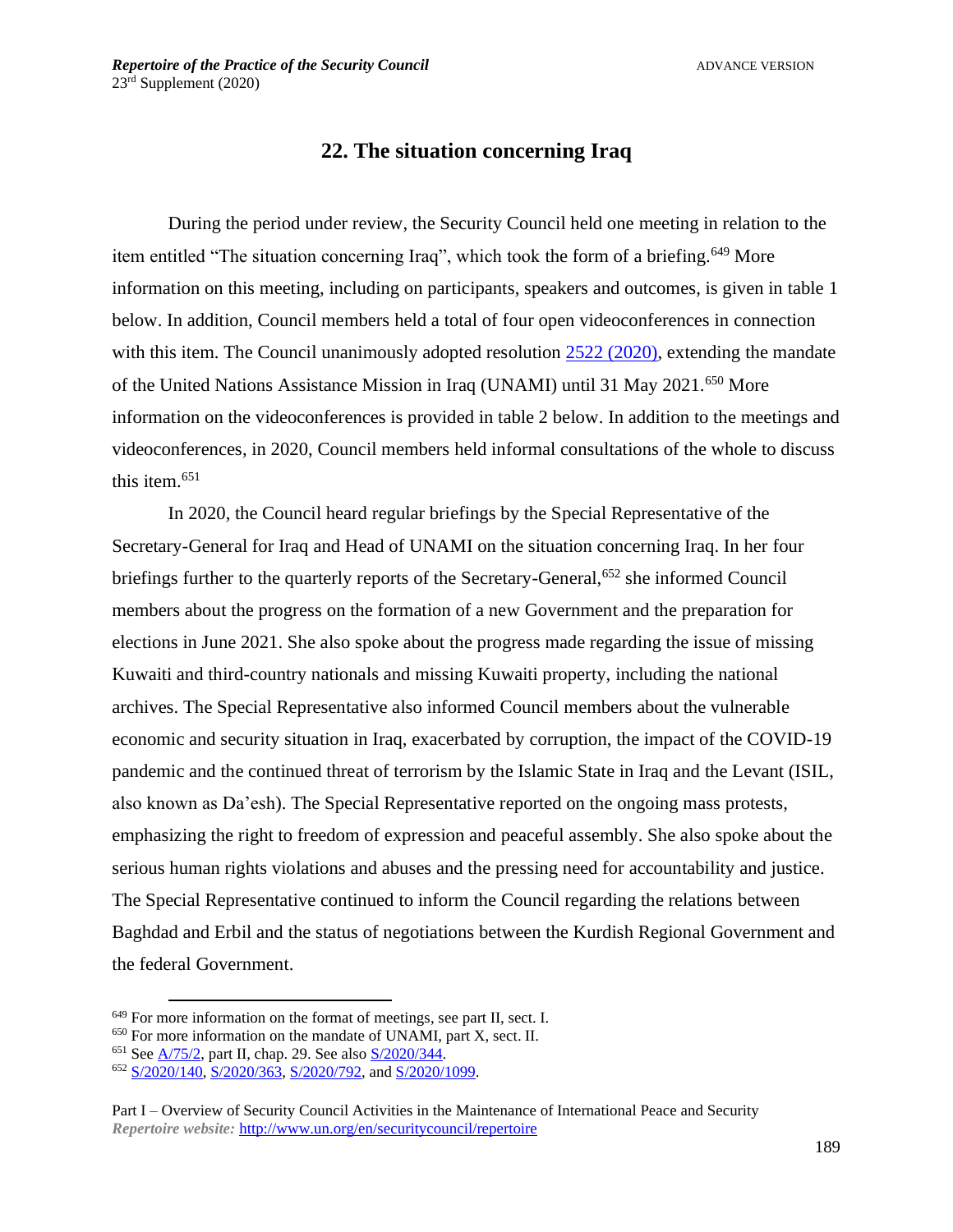At the beginning of 2020, the Special Representative of the Secretary-General reported on the Prime Minister's announced resignation in late November 2019 and the failure of the designation of a new Prime Minister, as well as the subsequent challenges to form a new Government. She noted that the political uncertainty was eroding public trust. The Special Representative also highlighted that delivering on the demands of the people required a collective effort and that every single political actor and leader was fully responsible for restoring the critical confidence of the public in their Government and its institution. On the need for free, fair and credible elections, the Special Representative emphasized the importance of broad, fundamental systemic reform and a strong Independent High Electoral Commission and that the newly appointed Electoral Commission needed to demonstrate greater resolve in adhering to the principles of transparency, accountability, independence and professionalism. She stated that the volatile domestic and regional climate had taken an extraordinary toll on Iraq and that the state-to-state violence which had played out across Iraq earlier in the year was received as a clear and substantial threat to the country. The Special Representative affirmed that regional security developments should not eclipse domestic priorities and rightful demands for reform. The question was whether Iraq would flourish as a venue for peace and understanding or suffer as the arena of external battles. 653

On 12 May 2020, against the backdrop of the global COVID-19 pandemic, the Special Representative said that as the Iraqi health system was already near breaking point and that the first priority remained to prevent a rapid spread of the virus. She also echoed the Secretary-General's call for a global ceasefire. The Special Representative reported to Council members on the recent formation of a new Government, with the confirmation by the Council of Representatives of Mustafa Al-Kadhimi as the new Prime Minister and approval of his Government programme and ministers. Welcoming the long overdue development, she called for the swift completion of the remaining vacant positions, including the appointment of more women and minority representatives. She also noted that the economic situation had laid bare Iraq's vulnerability due to the grave lack of economic diversification and reiterated the need to broaden Iraq's revenue base by reducing its oil dependence among others. She also addressed the

<sup>653</sup> See [S/PV.8739.](https://undocs.org/en/S/PV.8739)

Part I – Overview of Security Council Activities in the Maintenance of International Peace and Security *Repertoire website:* <http://www.un.org/en/securitycouncil/repertoire>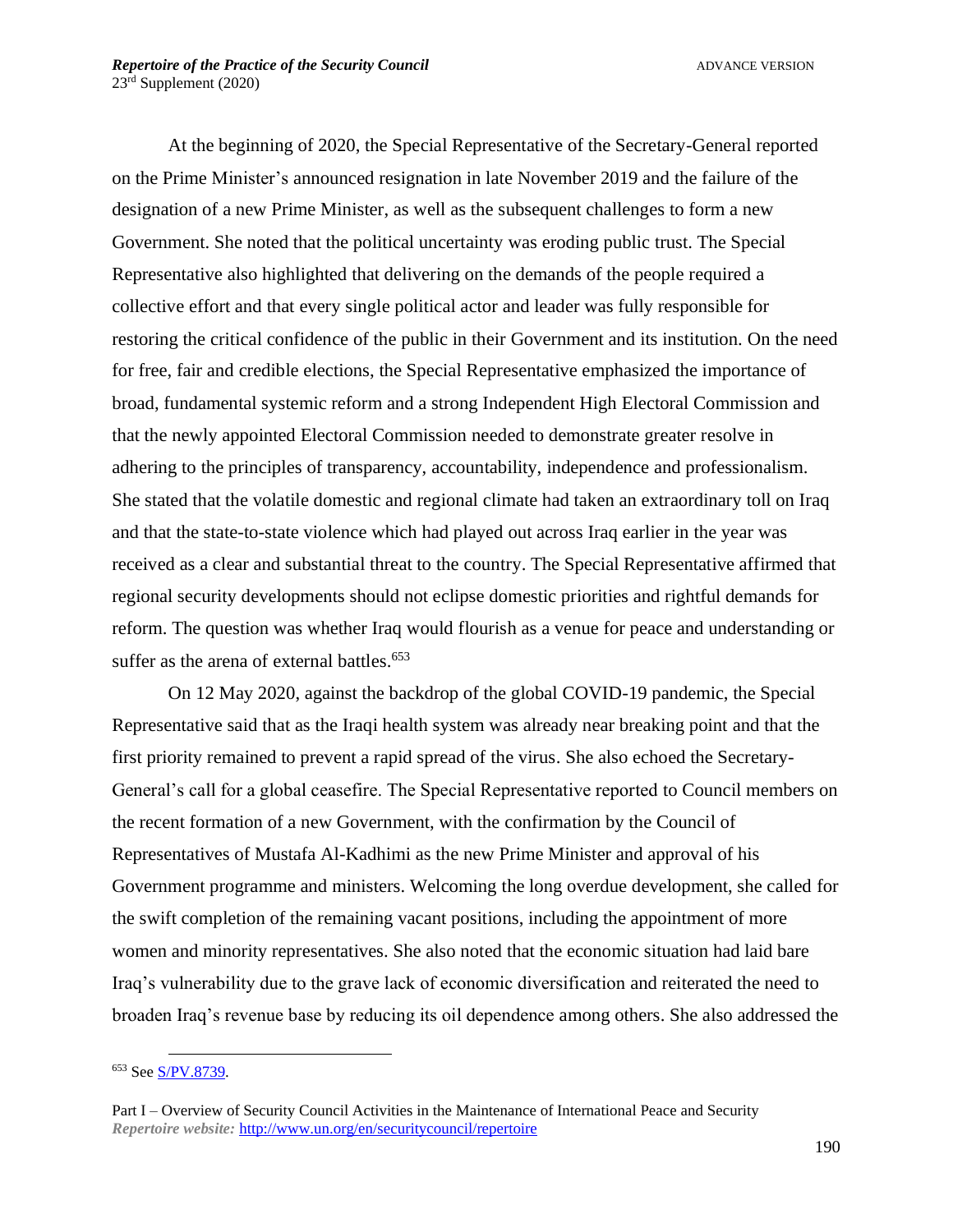impact of COVID-19 on humanitarian access, noting that many access requests remained unapproved and that a practical, long-term solution was urgently required. She also said that the COVID-19 pandemic had impacted the issue of missing Kuwaiti and third-country nationals and missing Kuwaiti property, and some of the activities had to be postponed.<sup>654</sup>

In her subsequent briefings to Council members, the Special Representative reported on the continued humanitarian challenges on the ground, and noted the increasing gender-based violence amid dwindling options for victims to seek assistance and find shelter. She called for a simplified system that enabled immobilized humanitarian actors and supplies to rapidly reach people in need while noting the hazardous conditions faced by humanitarian actors. The Special Representative also expressed concern with regards to the escalation in the Iraqi-Turkish border areas and urged both countries to resolve their differences through dialogue and cooperation with full respect for national sovereignty. She underlined the importance for Iraq to be given further room to focus on its domestic resilience instead of being used as a venue for different power struggles.<sup>655</sup> The Special Representative reported that the Parliament had recently finalized necessary electoral legislation and that UNAMI was ramping up its technical assistance in line with its mandate. In that connection, she further emphasized that Iraq's electoral institutional capacity needed to be strengthened and asked the relevant authorities to step up and think in terms of solutions instead of obstacles. She also reaffirmed that electoral preparations needed to remain free from political interference at all stages and made reference to the letter from the Government to the Security Council with a request "to obtain more support, technical assistance and electoral observation within the framework of UNAMI support to Iraq".<sup>656</sup>

During the period under review, Council members reaffirmed their support to the work and mandate of UNAMI, particularly its technical electoral assistance and efforts to promote political dialogue and reconciliation, as well as its engagement with the Women's Advisory Group for Politics and National Reconciliation in Iraq.<sup>657</sup> Some Council members called on the

Part I – Overview of Security Council Activities in the Maintenance of International Peace and Security *Repertoire website:* <http://www.un.org/en/securitycouncil/repertoire>

<sup>654</sup> See [S/2020/397.](https://undocs.org/S/2020/397) 

<sup>655</sup> See [S/2020/845.](https://undocs.org/en/S/2020/845) 

<sup>656</sup> See [S/2020/1144.](https://undocs.org/en/S/2020/1144) See [S/2020/1130.](https://undocs.org/en/S/2020/1130)

<sup>657</sup> See [S/PV.8739,](https://undocs.org/en/S/PV.8739)United States, Dominican Republic, Russian Federation, France, South Africa and Saint Vincent and the Grenadines; [S/2020/397,](https://undocs.org/S/2020/397) Dominican Republic, Niger, South Africa and United Kingdom.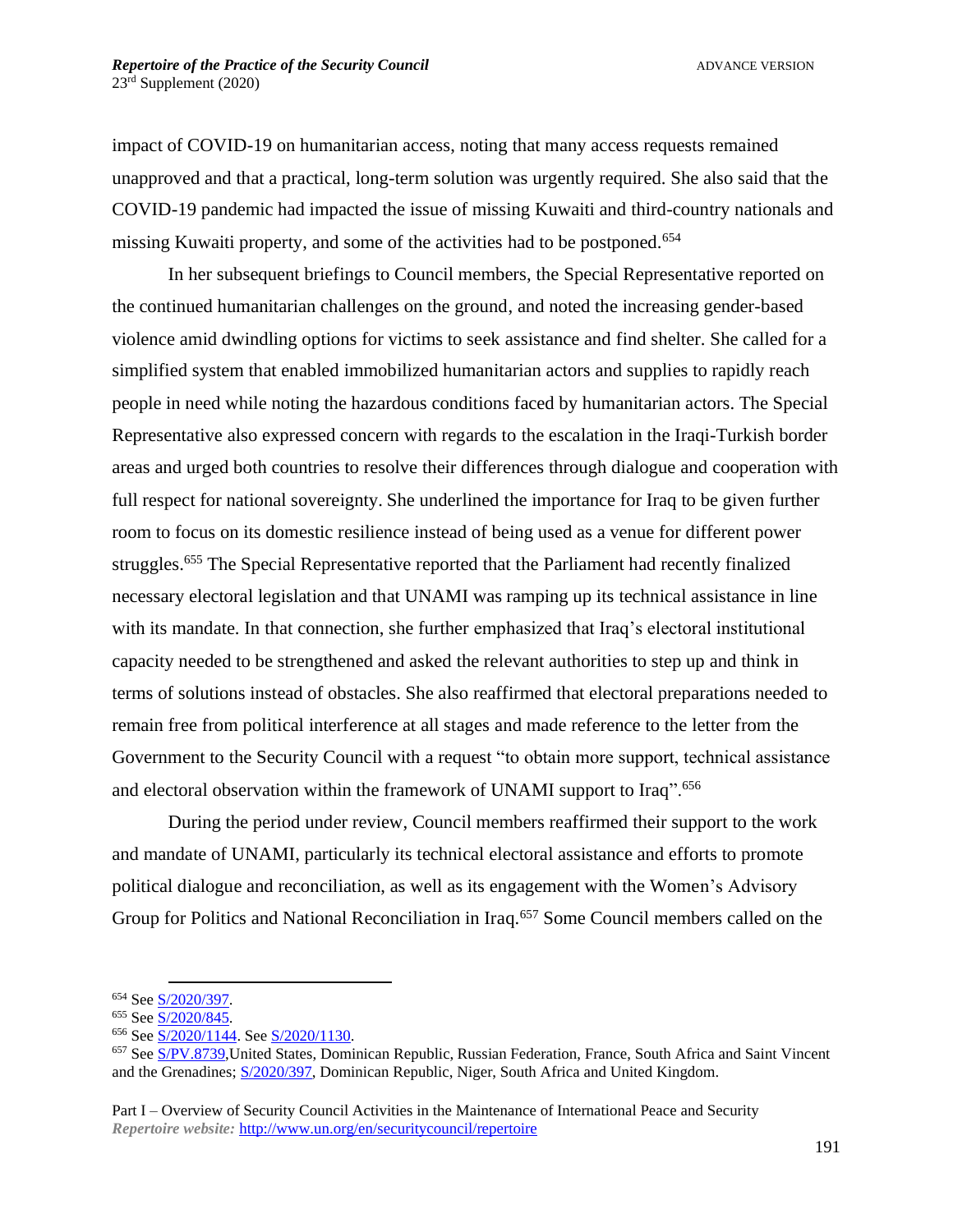Iraqi authorities to continue implementing the recommendations of UNAMI to build on the progress, and encouraged the new Government to work closely with the Mission.<sup>658</sup> Council members also emphasized the importance of making progress on the political process and holding free, fair and inclusive elections in June 2021, and welcomed UNAMI's support, advice and technical assistance to Iraq in electoral preparations. <sup>659</sup> Some Council members also expressed concerns over the use of force against demonstrators and human rights violations in the context of public demonstrations and stressed the importance of ensuring the right to peaceful protest and freedom of expression and holding those responsible accountable.<sup>660</sup> On the new Iraqi Government, several Council members called for swift and effective action to implement reforms, including the participation of women and youth in Iraq's decision-making processes.<sup>661</sup> In that connection, some Council members spoke about the steady increase of gender-based violence cases, including domestic violence, and called on UNAMI to actively engage with civil society organizations to better address the issue and encouraged the Government to take concrete steps to ensure the protection of these victims.<sup>662</sup> Rejecting the attacks on the United States Embassy in Iraq and the Consulate of the Islamic Republic of Iran in Najaf, the representative of Iraq called on the Council to emphasize the need to respect Iraq's sovereignty, not to undermine its security and to assist its efforts to ensure stability.<sup>663</sup> In his interventions, the representative of Iraq also emphasized the importance of non-interference and respect for the sovereignty, independence and territorial integrity of Iraq and establishing friendly relations and cooperation with its neighbours and the international community.<sup>664</sup>

On 29 May 2020, the Council extended the mandate of UNAMI through the unanimous adoption of resolution  $2522 (2020)$  until 31 May  $2021.665$  In the resolution, the Council

<sup>662</sup> Ibid., Dominican Republic, Estonia, Germany, Saint Vincent and the Grenadines and South Africa.

<sup>658</sup> See [S/PV.8739,](https://undocs.org/en/S/PV.8739) United Kingdom, France and Saint Vincent and the Grenadines; [S/2020/397,](https://undocs.org/S/2020/397) United Kingdom. <sup>659</sup> See [S/2020/1144,](https://undocs.org/S/2020/1144) for example, Belgium, China, Dominican Republic, Estonia, France, p. 15 Germany, p. Indonesia, Niger, Russian Federation, Saint Vincent and the Grenadines, South Africa, Tunisia and Viet Nam.

<sup>660</sup> See [S/PV.8739,](https://undocs.org/en/S/PV.8739) for example, Germany, United Kingdom, France, Estonia, Belgium, Niger and Saint Vincent and the Grenadines.

<sup>661</sup> See [S/2020/397,](https://undocs.org/S/2020/397) for example, Estonia, France, Germany, Indonesia, Niger, South Africa and United Kingdom.

<sup>663</sup> See [S/PV.8739.](https://undocs.org/en/S/PV.8739)

<sup>664</sup> See [S/PV.8739,](https://undocs.org/en/S/PV.8739) [S/2020/397,](https://undocs.org/S/2020/397) [S/2020/845,](https://undocs.org/S/2020/845) and [S/2020/1144.](https://undocs.org/S/2020/1144)

<sup>&</sup>lt;sup>665</sup> Resolution [2522 \(2020\),](https://undocs.org/en/S/RES/2522(2020)) para. 1. See letter from the permanent representative of Iraq dated 27 May 2020 [\(S/2020/448\)](https://undocs.org/en/S/2020/448).

Part I – Overview of Security Council Activities in the Maintenance of International Peace and Security *Repertoire website:* <http://www.un.org/en/securitycouncil/repertoire>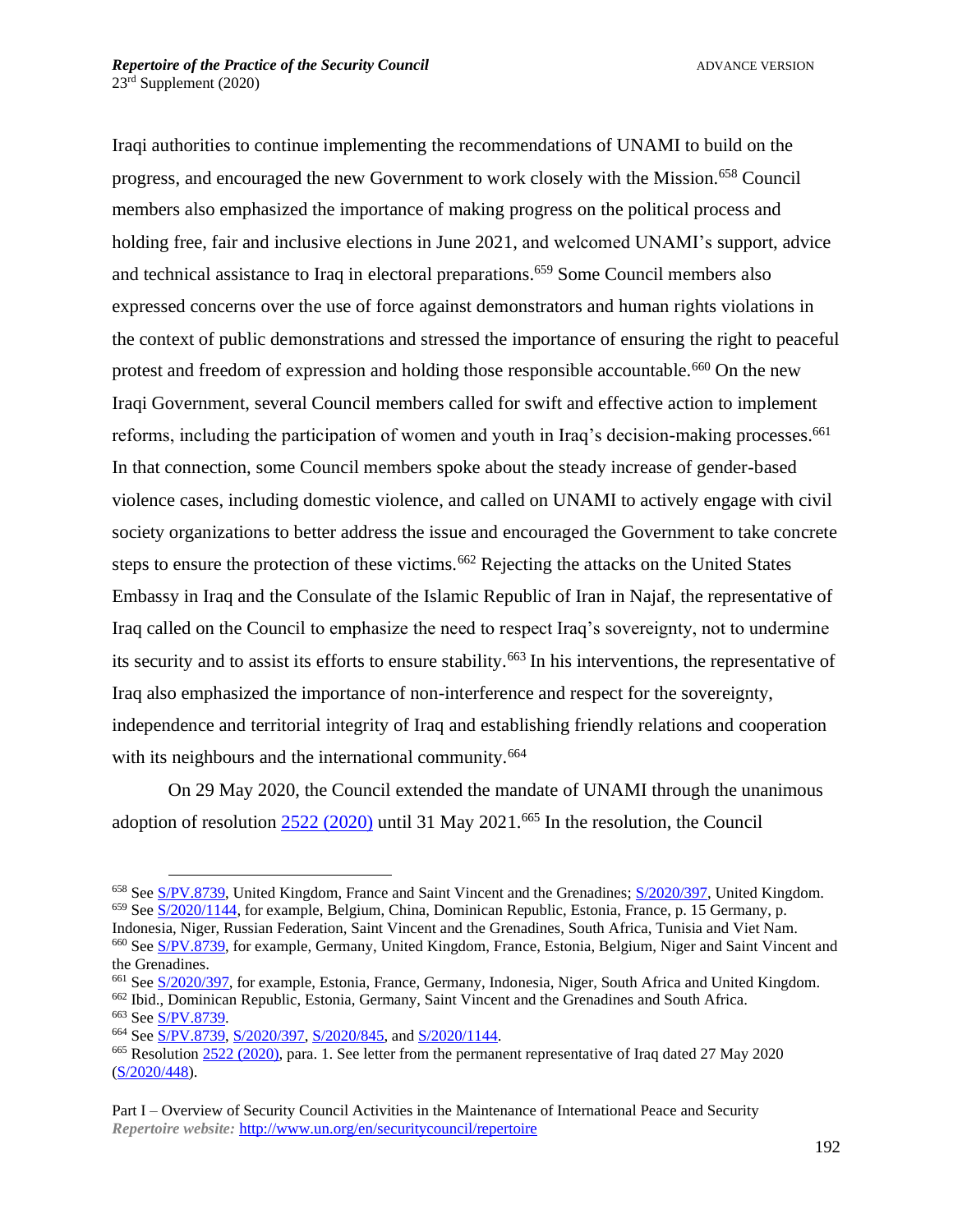commended the Government of Iraq's efforts to plan and execute free and fair Iraqi-led, Iraqowned elections, and welcomed the Government's request for further UN electoral advice, support and assistance in that regard.<sup>666</sup> The Council decided that the Special Representative of the Secretary-General and UNAMI would further advise, support and assist the Government of Iraq and the Independent High Electoral Commission with efforts to plan and execute free and fair Iraqi-led, Iraqi-owned elections and referenda, including through regular technical reviews and detailed reporting on electoral preparations and processes, as part of the Secretary-General's regular reporting cycle. <sup>667</sup> The Council also decided that the Special Representative of the Secretary-General, at the request of the Government of Iraq and taking into account the letter from the Acting Minister of Foreign Affairs of Iraq to the Secretary-General [\(S/2020/448\)](https://undocs.org/S/2020/448), should prioritize the provision of advice, support, and assistance to the Government and people of Iraq on advancing inclusive, political dialogue and national and community-level reconciliation.<sup>668</sup>

In addition, developments in 2020 relating to the United Nations Investigative Team to Promote Accountability for Crimes Committed by Da'esh /Islamic State in Iraq and the Levant established pursuant to resolution [2379 \(2017\)](https://undocs.org/S/RES/2379(2017)) were dealt with under the agenda item entitled "Threats to international peace and security".<sup>669</sup>

## **Table 1 Meetings: The situation concerning Iraq**

<sup>&</sup>lt;sup>666</sup> Resolution [2522 \(2020\),](https://undocs.org/en/S/RES/2522(2020)) fifth preambular paragraph.

<sup>&</sup>lt;sup>667</sup> Ibid., para. 2 (b). See letter from the permanent representative of Iraq dated 20 November 2020 ( $S/2020/1130$ ).

<sup>668</sup> Resolution [2522 \(2020\),](https://undocs.org/en/S/RES/2522(2020)) para. 2 (a).

<sup>669</sup> For further details, see part I, sect. 34.

Part I – Overview of Security Council Activities in the Maintenance of International Peace and Security *Repertoire website:* <http://www.un.org/en/securitycouncil/repertoire>